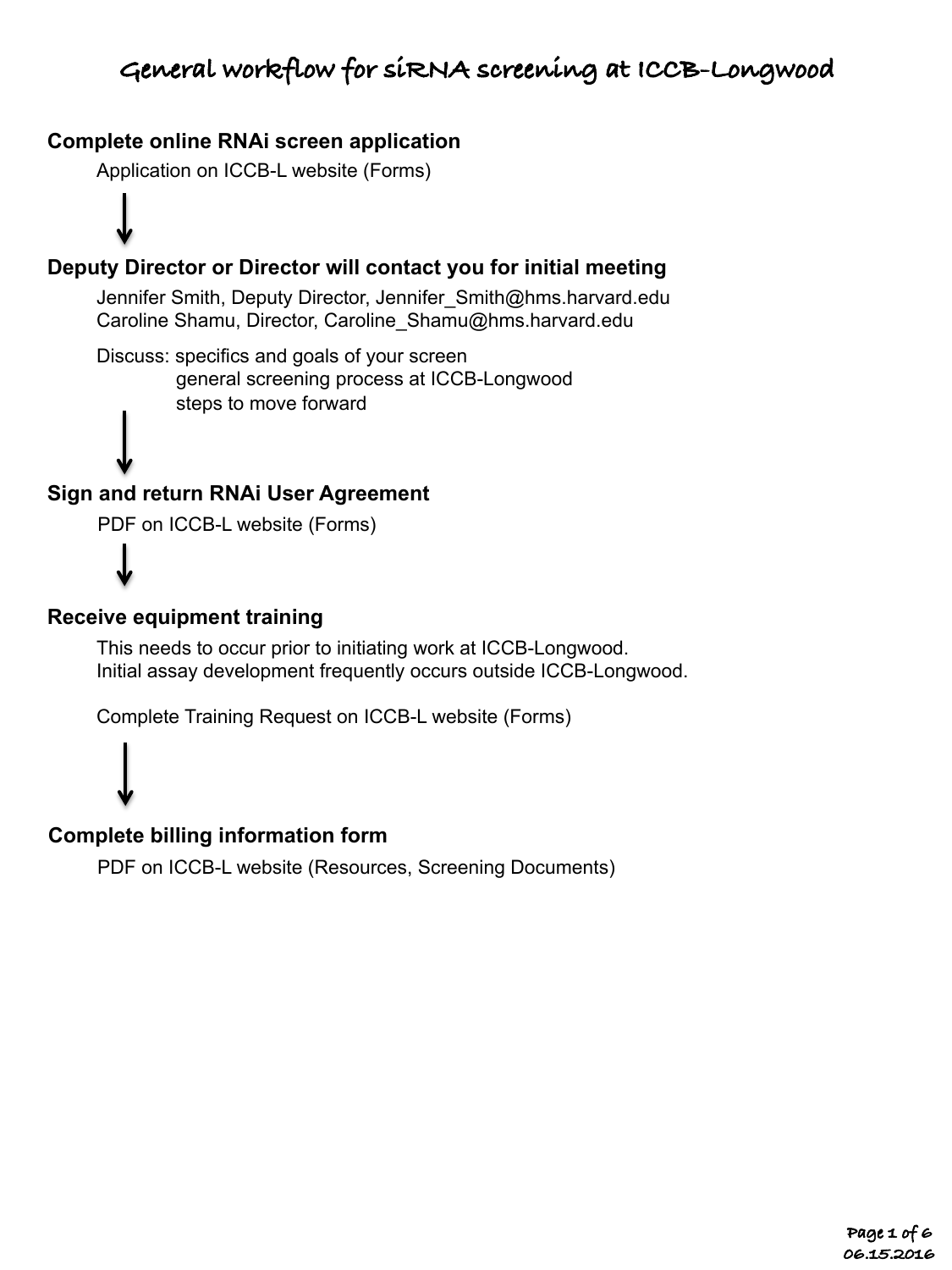#### **Assay Optimization**

*This is an iterative process. Screeners generally start by developing an assay suitable for siRNA screening, then optimize transfection conditions for their cells, and finally work to optimize the fully automated screening protocol including cell transfection and assay readout methods.* 

Refer to Resources, Helpful Publications and Links on ICCB-L website **Important parameters to optimize:** 

- Plate type
	- Dependent on assay readout and cell type
	- Primarily 384-well
		- Corning plates most frequently utilized
- # cells/well

Determine robust way to consistently count cells during screen

- Lower cell # for image-based assays (500 1,500 cells/well)
- Range from 500 5,000+ cells/well
- Final volume  $~50$  uL/well (40 60 uL/well)
- Cell passage #: can impact transfection efficiency and phenotype
- Transfection reagent
	- Panel available at ICCB-Longwood for testing on small scale For more information, contact Jennifer Smith
- Type of transfection reverse or forward Reverse transfection is utilized for most screens at ICCB-Longwood
	- Reverse transfection requires fewer plates and tips (saves \$ and time)
- Goals when optimizing transfection efficiency:
	- Maximize siRNA uptake
	- Minimize toxicity
	- Determine level of knockdown
	- siRNA concentration (20 50 nM)
- Choose positive and negative controls
	- No universal negative control works for all cell lines/assays
	- Dharmacon non-targeting siRNAs available at ICCB-Longwood to test on small scale For more information, contact Jennifer Smith
	- Advantageous to have positive controls of different strengths strong, medium
- Time of siRNA knockdown
	- Typically 72 h
	- Range 48 96 h, 120 h maximum
- Practice with equipment at ICCB-Longwood
- Automate transfection protocol
	- Reagent volumes and concentrations
		- Timing
		- Addition of assay-specific controls ideally using automation, can be manual
- Assay readout can optimize this step independent of RNAi transfection

*Success in assay optimization is generally monitored by assessing assay robustness factors, including the Z' factor. See below for more details.* 

#### *Please contact ICCB-Longwood staff at any point with questions or issues you would like to discuss.*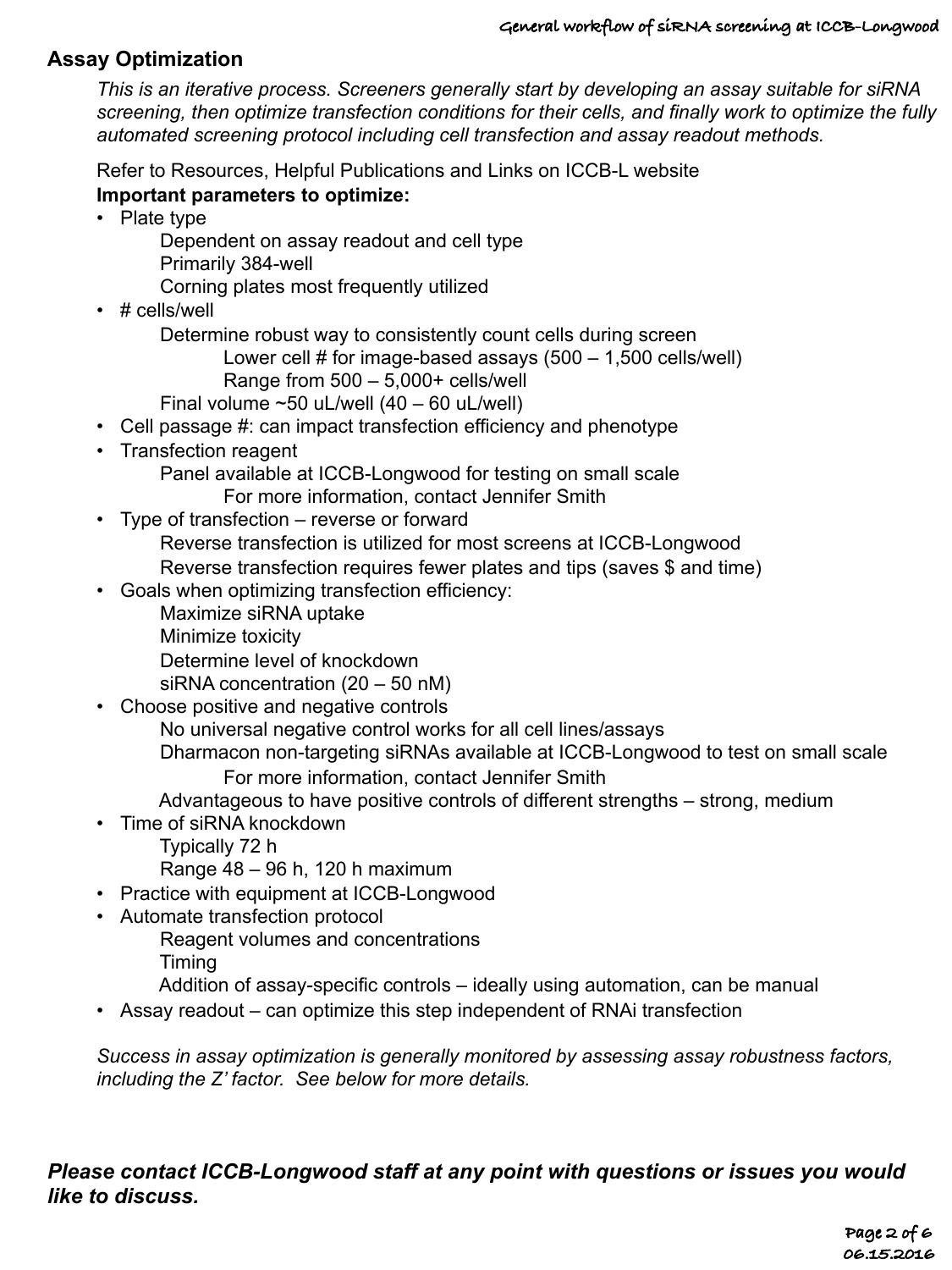Additional information on the ICCB-L website (Resources, Data Analysis/Informatics) Perform this test using automation protocol developed for your assay Options are:

1/2 plate positive control and 1/2 plate negative control

1/3 plate each of 2 different strength positive controls, 1/3 plate negative control (*preferred*) Same # of replicates (typically 3) as will be utilized in screen Look for signs of edge effects



# **Pilot screen**

Human Pilot 1 (Plate #51,083) and additional plate from Human 4 First plate in mouse siRNA genome (Plate #50,025) and additional plate from Mouse 4

#### **Image analysis if necessary**

# **Send raw numerical data to Data Curator**

Jennifer Nale, Jennifer\_Nale@hms.harvard.edu

Jen will: format data into standard ICCB-Longwood format; generate graphs to visualize quality control parameters (utilizing Dotmatics Vortex software); calculate Z' factor based upon assay-specific positive and negative controls; and email formatted data and graphs back to screener

## **Review and analyze data**

See below for more information about data analysis Refer to Birmingham *et. al* (Nat. Methods, 2009, 6(8):569-575) Additional information on ICCB-L website (Resources, Helpful Publications and Links)

Analyze data

Acceptable Z' factor? Potential hits? Do the data make biological sense?

Evaluate graphs provided by Jen Nale Good correlation of replicates? Clear separation of positive and negative controls? Any visible patterns or edge effects?

**Page 3 of 6 06.15.2016**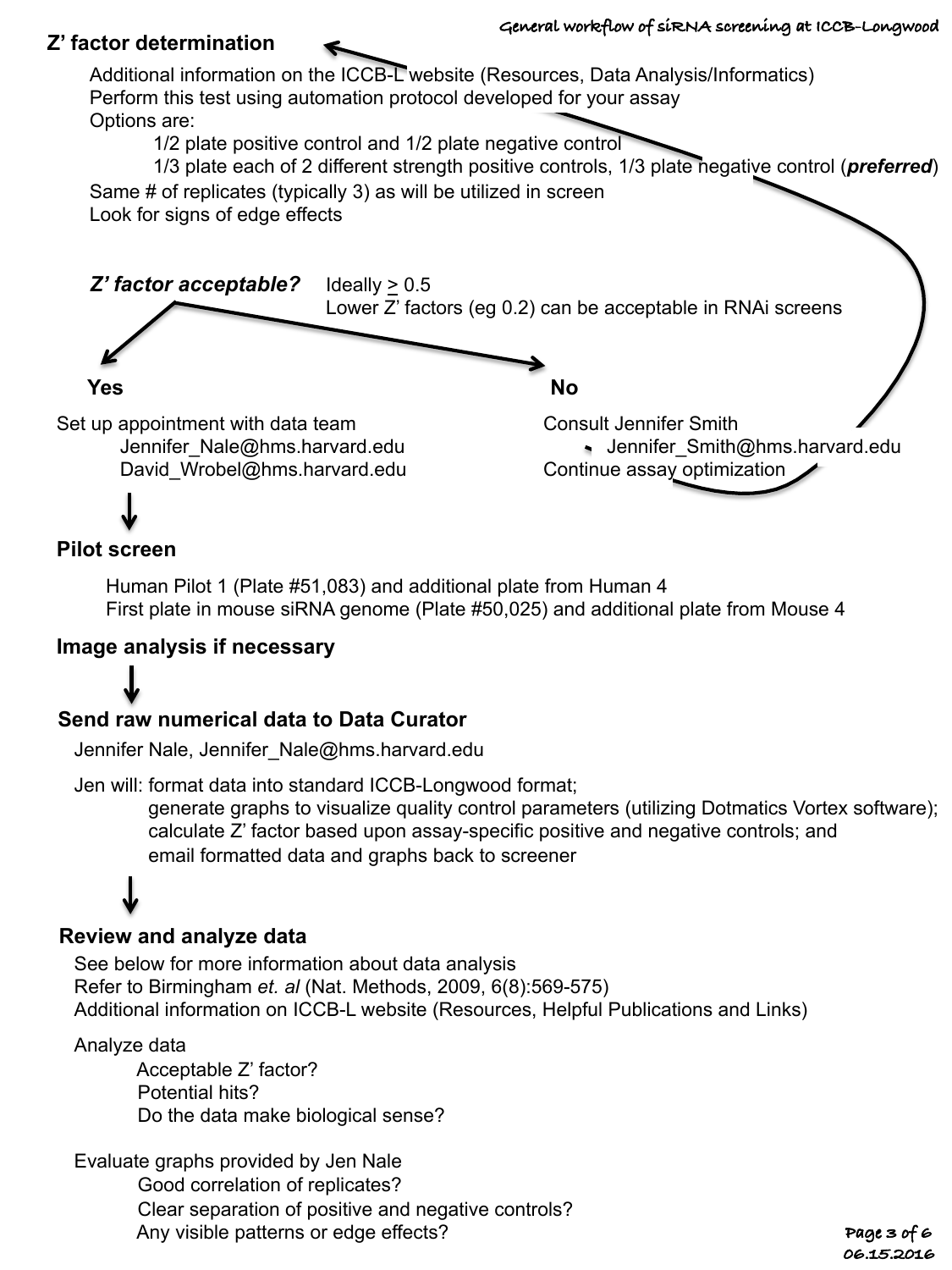

## *To ensure quality and consistency of data, use the same assay protocol throughout your entire screen!*

#### **Primary screen**

Send data to Jen Nale as screening sessions are complete Pay attention to Z' factor and positive/negative controls on each assay plate Immediately catch any problems or changes in screen robustness! Analyze data on a regular basis Cherry picks can be performed at any point throughout primary screen

# **Analyze screen data: quality control and identifying potential screening positives**

Accept there may be a large # of potential positives from primary screen (eg 1-3% of genome) Helpful to categorize potential hits as strong, medium, weak Refer to Birmingham *et. al* (Nat. Methods, 2009, 6(8):569-575)

Potential methods of data analysis frequently used at ICCB-Longwood:

**1. Z-score** – frequently used and is an easily applied method for plate normalization. The raw data distribution of sample values is converted to a standard normal distribution with a mean of 0 and standard deviation of 1. Each z-score for a well replicate represents the number of standard deviations above or below the plate mean of the experimental wells

 $z = (x - u)/\sigma$ 

*x* is the raw data value of the well to be standardized

 $\mu$  is the mean of the experimental well population of plate

 $\sigma$  is the standard deviation of the experimental well population of plate

**2. Robust Z-score** – variation of z-score. *This is the recommended method of analysis*. Rather than using the mean and standard deviaiton, which are sensitive to outliers, the median and median absolute deviation (MAD) are utilized. This method is often preferable for RNAi screens.

*z\* = (x – median)/MAD \* 1.4826*

*x* is the raw data value of the well to be standardized median of the experimental well population of plate MAD is median absolute deviation of the experimental well population of plate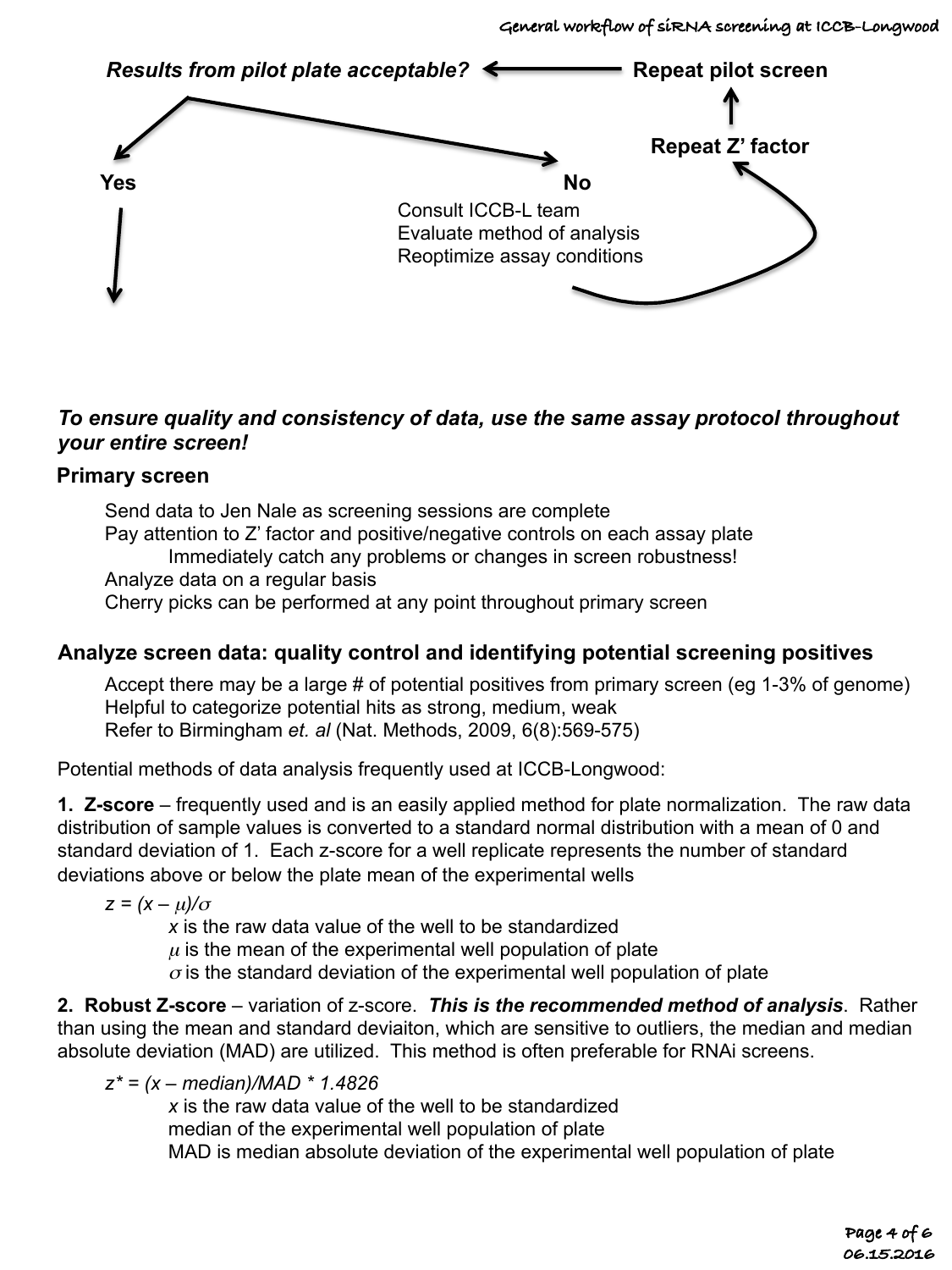# **Analyze screen data (continued)**

**3. Percent of control (or sample)** – divide each well value by the plate mean of either negative controls or positive controls, or by the plate average of samples (experimental wells). The plate median for experimental wells is typically used, in which case the average result value for all sample wells will be ~1.0 (unless the raw data distribution is very skewed). Calculating percent of control or plate sample average does not account for plate variation to the same extent as the z-score. This type of analysis should only be performed when there is an adequate number of controls and a small coefficient of variation (ideal < 10%).

*% Neg Control = x / Avg neg*

*% Exp Control = x / Avg sample*

**Submit analyzed data from primary screen in ICCB-L format and primary screen report**  Email to David Wrobel (David\_Wrobel@hms.harvard.edu)

# **Cherry pick deconvolution screen of individual siRNA duplexes**

Submit cherry pick request to David Wrobel (David Wrobel@hms.harvard.edu)

Cherry picks must be tested in same assay as primary screen 4 duplexes/gene are provided, each in its own well (4 wells/gene)

#### **Analyze results of cherry pick**

Negative controls are important since many siRNAs tested will score as hits at this stage. We suggest at least 2 columns of negative control (32+ wells). How many duplexes give the same phenotype as the SMARTpool? Rank hits based upon # of duplexes that reconfirm SMARTpool phenotype  $4/4$  >  $3/4$  >  $2/4$  >  $1/4$  >  $0/4$ 

#### **Prioritize hits based on re-test results and bioinformatics analysis**

#### **Bioinformatics analyses**

*After hits from the primary screen are preliminarily validated via deconvolution, many additional experiments are required to confirm their physiological relevance. The next two sections describes a few strategies that can be undertaken.* 

# **1. Bioinformatics analysis to identify probable transcripts impacted by off target effects**

**(OTEs).** Several methods have been developed to identify siRNA duplexes in which the seed sequence may target additional, unintended transcript(s).

Two that have been published and are available online: *Genome-wide enrichment of seed sequence matches (GESS)*  http://www.flyrnai.org/gess/ Sigoillot, FD, et al. A bioinformatics method identifies prominent off-targetted transcripts in RNAi screens. Nat Methods. 2012. 9(4):363-6. doi: 10.1038/nmeth.1898

#### *Haystack*

http://rnai.nih.gov/haystack/ Buehler, E., et al. siRNA off-target effects in genome-wide screens identify signaling pathway members. Sci. Rep. 2012. 2, 428. dio: 10.1038/srep00428 **Page 5 of 6** 

**06.15.2016**